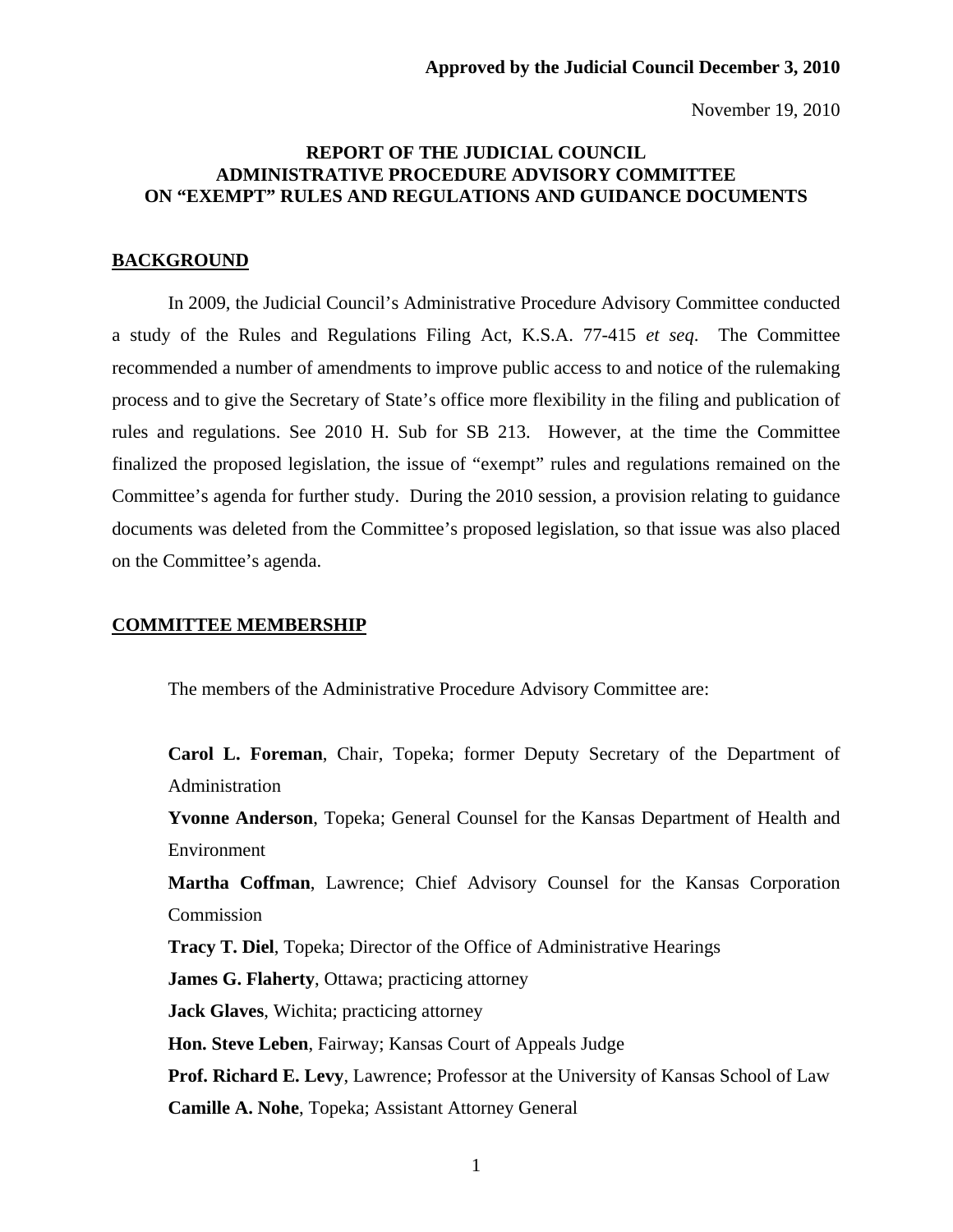**Hon. Eric Rosen**, Topeka; Kansas Supreme Court Justice **Steve A. Schwarm**, Topeka; practicing attorney **John S. Seeber**, Wichita; practicing attorney **Mark W. Stafford**, Topeka; practicing attorney

 Two additional persons with rulemaking expertise also served on a temporary basis during the study of rulemaking statutes:

**Rep. Janice Pauls**, Hutchinson; State Representative from the 102<sup>nd</sup> District and ranking Democrat on the Joint Committee on Rules and Regulations **Diane Minear**, Tonganoxie; Legal Counsel for the Secretary of State

#### **METHOD OF STUDY**

 The Administrative Procedure Advisory Committee held several meetings, solicited input from state agencies, and circulated drafts of proposed amendments to state agency legal counsel for comment. The Committee also invited Representative Melvin Neufeld to participate during the study because of his interest in 2010 H. Sub for SB 213 and experience with legislative oversight of the rulemaking process.

#### **COMMITTEE RECOMMENDATION**

### **Exempt rules and regulations: the problem**

Current Kansas law defines "rule and regulation" to mean "a standard, statement of policy or general order . . . of general application and having the effect of law, issued or adopted by a state agency to implement or interpret legislation enforced or administered by such state agency or to govern the organization or procedure of such state agency." See K.S.A. 77- 415(d)(1) (as amended by L. 2010, Ch. 95, Sec. 1). The statute then provides a laundry list of rules and regulations which are not rules and regulations for purposes of the act – in other words, "exempt" rules and regulations. See K.S.A. 77-415(d)(2). The Committee found that the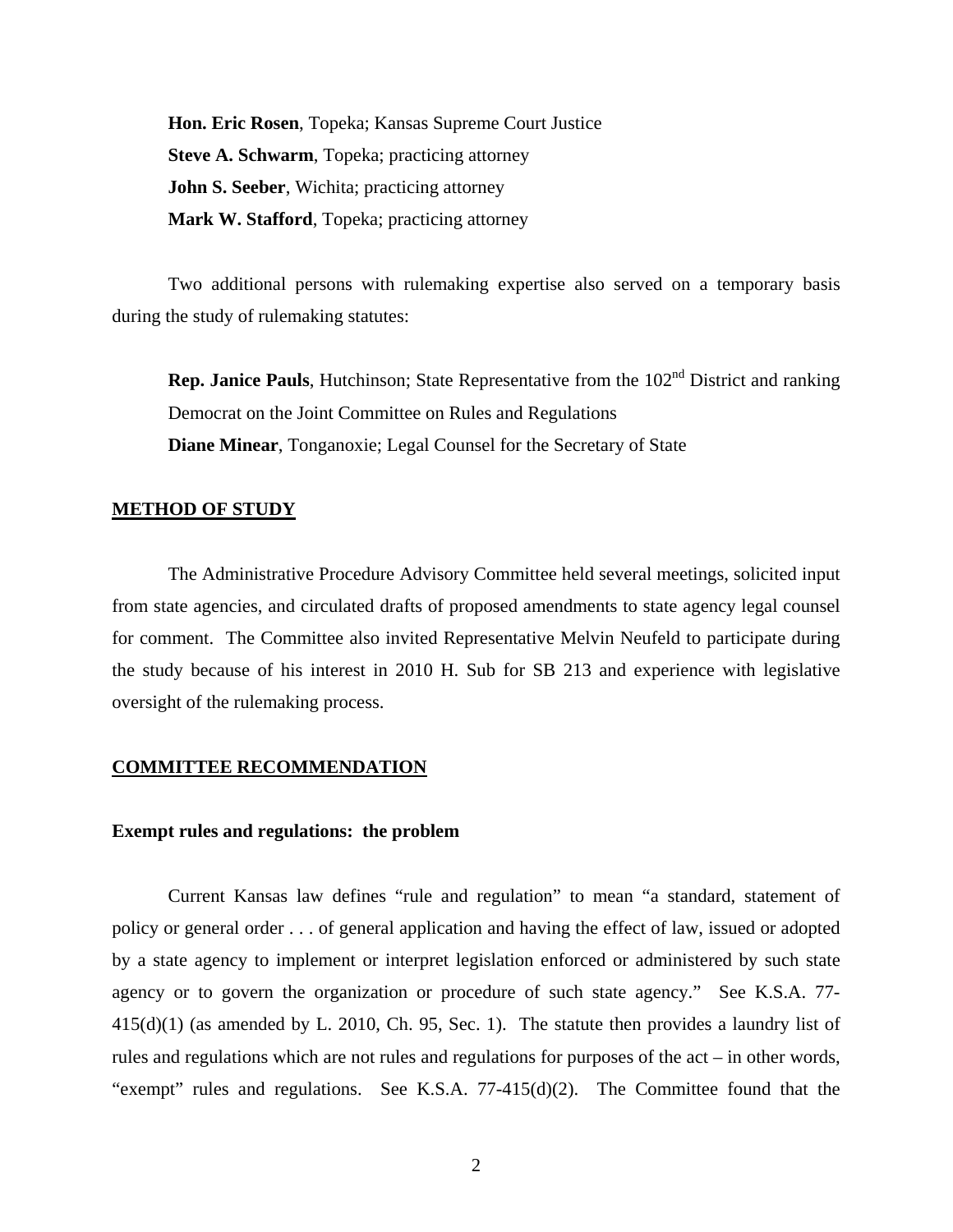laundry list of "exempt" rules and regulations in K.S.A.  $77-415(d)(2)$  actually contains two different categories of rules: 1) agency actions, such as policy statements and orders, that are not rules and regulations at all, and 2) specific types of rules and regulations that are subject to only a limited rulemaking process. However, the Act treats both of these categories in the same manner.

 The Committee also found the Rules and Regulations Filing Act to be unclear as to what process is required to adopt an "exempt" rule and regulation. K.S.A. 77-421a provides that "exempt" rules and regulations "shall be adopted in the manner prescribed by K.S.A. 77-421 and amendments thereto after notice has been given and a hearing held in the manner prescribed by K.S.A. 77-421 and amendments thereto." The Committee believes this provision can be interpreted in two different ways. One possible interpretation of the statute is that any exempt rule and regulation listed in K.S.A. 77-415(d)(2) must be adopted using the process set out by K.S.A. 77-421. Another possible interpretation is that K.S.A. 77-421 must be followed only if an agency wants the exempt rule and regulation to be an actual rule and regulation, in other words, to have the force and effect of law. The committee was concerned that, under either interpretation, agency actions that are not rules and regulations (such as adjudicatory orders) might be required to go through procedures that were unnecessary and inappropriate.

 The Committee solicited input from state agencies about how they interpret and apply K.S.A. 77-415 and 77-421a, and whether they currently adopt "exempt" rules and regulations. The responses the Committee received indicated that the current statutes have created considerable uncertainty and that agencies understand and apply the statutes in various ways. The responses also indicated that few agencies promulgate "exempt" rules and regulations in reliance on a specific exception in K.S.A. 77-415.

# **The Solution: Recommended Amendments**

The Committee recommends amending K.S.A. 77-415 to clarify and simplify the definition of rule and regulation and eliminate the long list of kinds of agency action excluded from the definition of rules and regulations contained in K.S.A. 77-415(d)(2). The Committee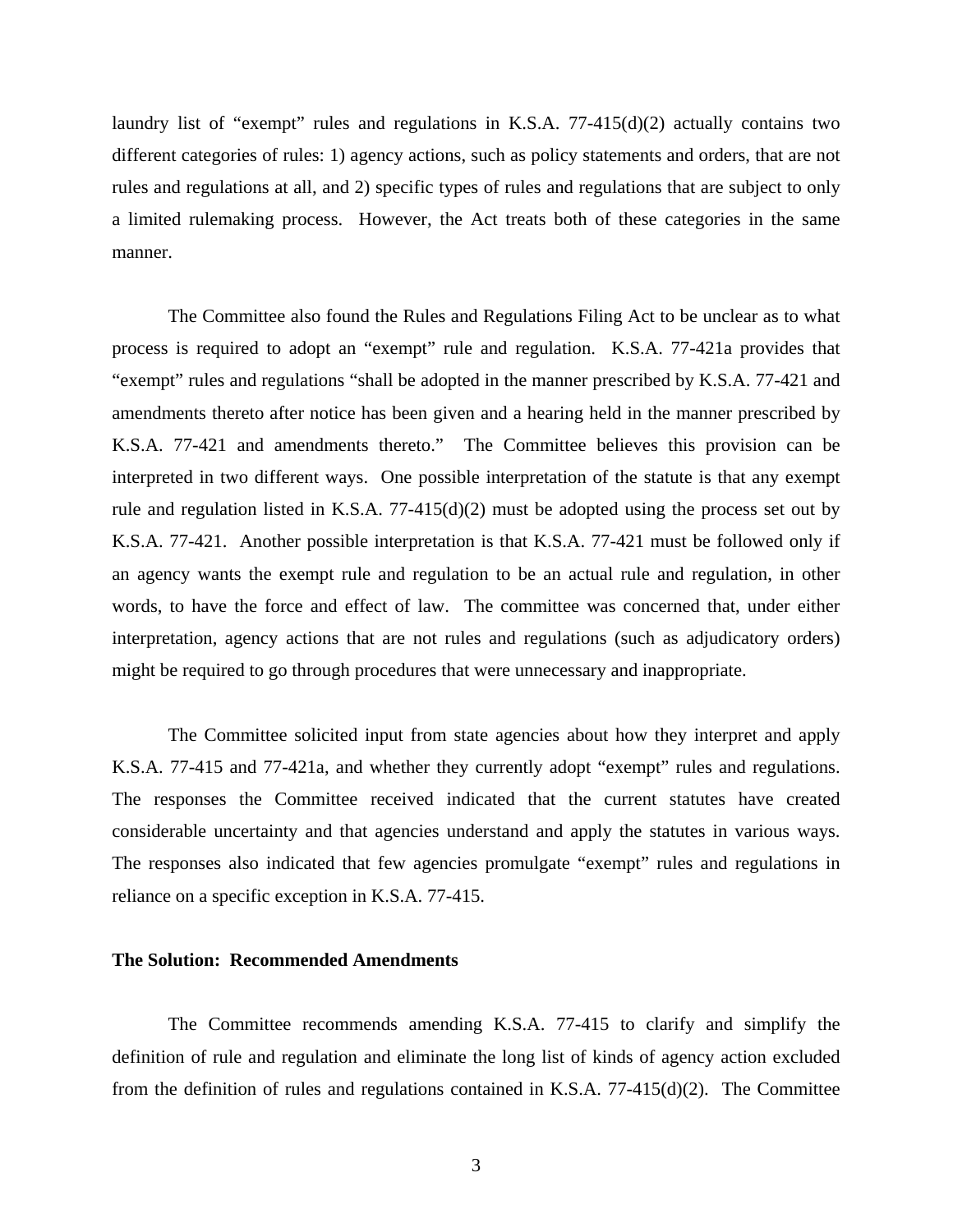also recommends repealing K.S.A. 77-421a relating to an abbreviated process for the "exempt" rules and regulations listed in K.S.A. 77-415(d)(2). A redline version showing the specific amendments can be found at pages 7-10 of this report. In drafting the proposed amendments, the Committee's primary goals were to resolve the confusion surrounding exempt rules and regulations, to clarify the terminology used in the statutes, and to encourage consistency in agency procedure and practice.

 The central premise of the Committee's recommendation is that, except for a few specific exemptions, only agency rules and regulations that comply with the procedures of the Rules and Regulations Filing Act can have binding legal effect. This premise is expressly stated in new subsection K.S.A. 77-415(a)(1). New subsections K.S.A. 77-415(a)(2)(A) through (D) specify the extent to which agencies may continue to articulate policy through actions that are not rules and regulations, including orders following adjudications, personnel and other internal policies, use of forms, and publication of information and guidance to the public, while specifying that internal policies, forms, and information or guidance may not bind the public. These provisions correspond to some exclusions from the definition of rules and regulations under current law.

 After receiving comments from the State Board of Regents, State Board of Education, and Department of Corrections, the Committee also included exemptions for certain policies relating to public educational institutions and certain rules and orders relating to correctional institutions. See new subsections K.S.A.  $77-415(a)(2)(E)$  and  $(F)$ . Again, these provisions correspond to exclusions under current law.

 New subsection K.S.A. 77-415(a)(2)(G) provides that, if an agency's organic statutes provide some other procedure for adopting rules and regulations or other policies, those provisions apply instead of the Rules and Regulations Filing Act.

 The definitions (which used to be subsections) have been consolidated as numbered paragraphs in subsection (b). The definition of rules and regulations contained in new K.S.A. 77-415(b)(4) has been amended so that it is relatively short and includes any policy with binding legal effects. The definition of person contained in new K.S.A. 77-415(b)(3) has been amended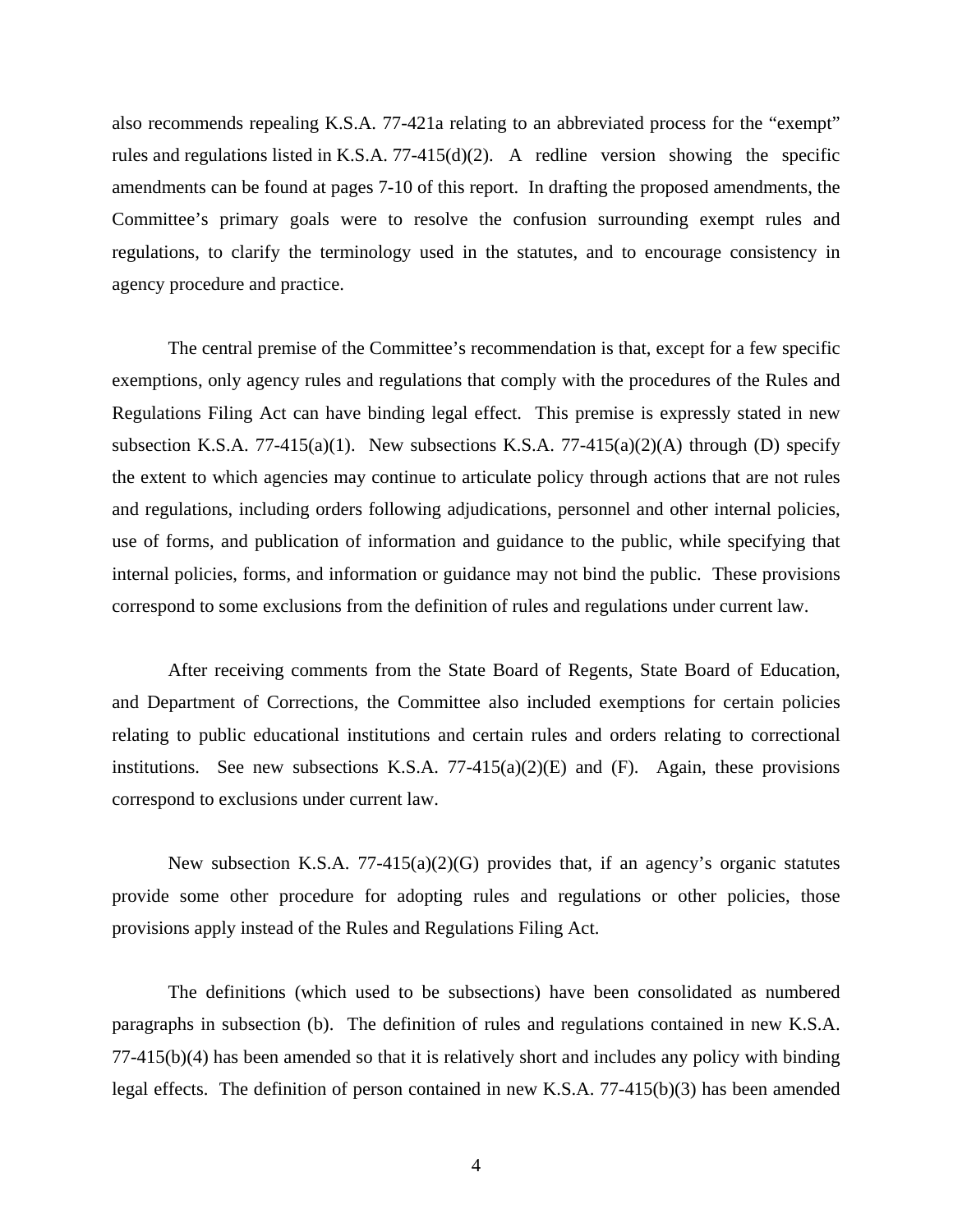to include a person, individual or any other legal or commercial entity.

 The Committee's recommended amendments would eliminate most of the specific exclusions for particular kinds of "exempt" rules and regulations. Along with eliminating the concept of "exempt" rules and regulations, the Committee recommends repealing K.S.A. 77- 421a. The Committee found that statute has proven confusing in its application, as agency comments revealed that different agencies interpret the statute differently. In addition, the provision appeared to have little, if any, actual impact on agency practice.

 Finally, the Committee recommends repealing K.S.A. 77-438 and placing its contents at the beginning of new K.S.A. 77-415(a). This change is technical and not substantive.

### **Guidance documents**

 The Committee also recommends that a new guidance document provision be added to the Rules and Regulations Filing Act. See proposed new section at page 11 of this report. The guidance document provision is designed to encourage agencies to advise the public of their current opinions and approaches by using guidance documents (also often called interpretive rules or policy statements). A guidance document, in contrast to a rule, lacks the force of law and is not binding. The section recognizes the agencies' need to use such documents to guide both agency employees and the public. The statutes and regulations an agency implements often require interpretation or entail discretion in their application, and the public has an interest in knowing the agency's position. Increasing public knowledge reduces unintentional violations and lowers transaction costs. For example, a company may find that an agency has a guidance document and that the company can reasonably comply with the document's interpretation of a statute or regulation. In that case, the company may proceed based on the guidance document rather than engaging in extensive legal consultations, regulatory proceedings, or even litigation.

 This section strengthens agencies' abilities to fulfill these legitimate objectives by explicitly excusing them from having to comply with formal rulemaking procedures before issuing nonbinding statements. Meanwhile, the section incorporates safeguards to ensure that agencies will not use guidance documents in a manner that would undermine the public's interest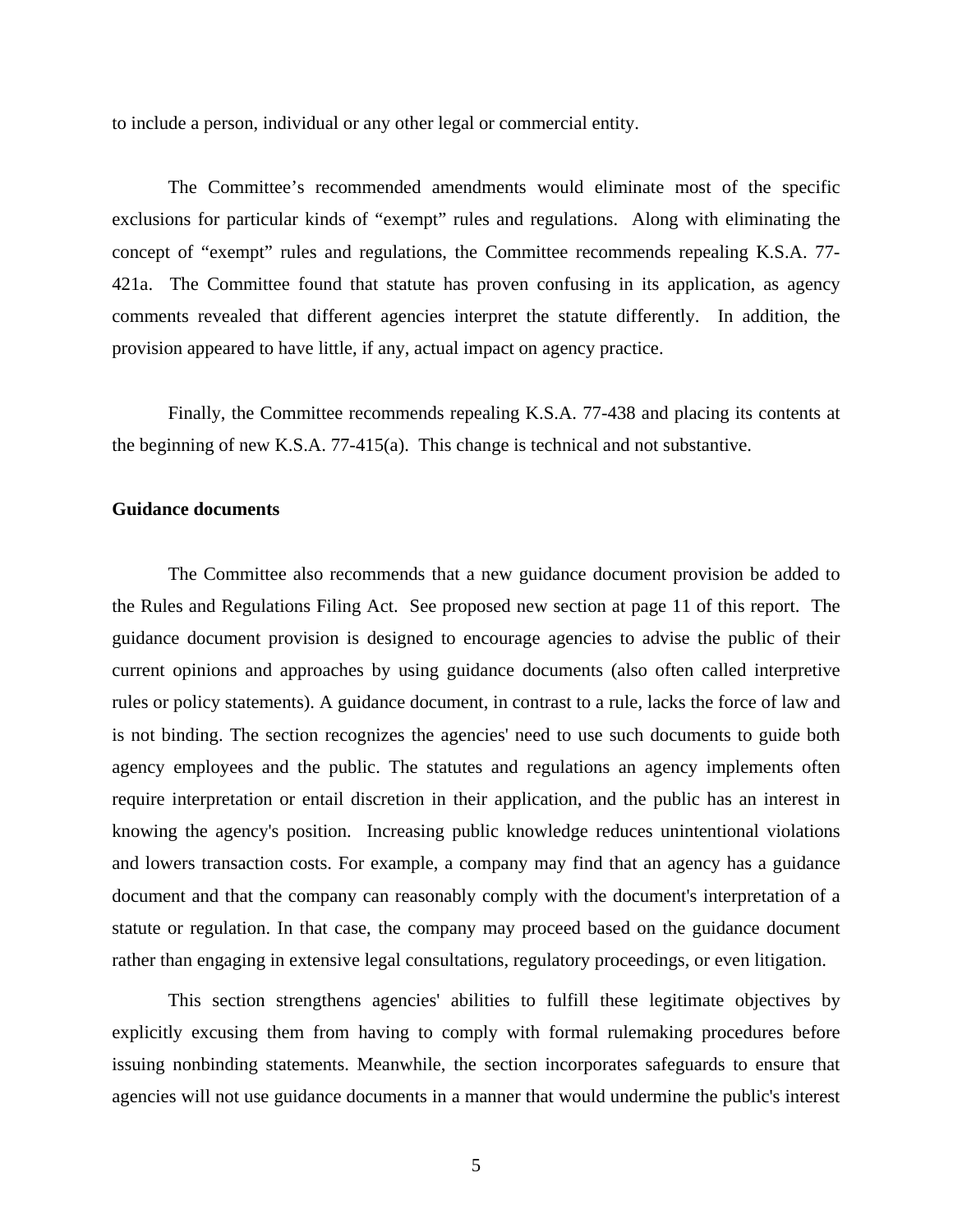in administrative openness and accountability. The section also encourages broad public accessibility to guidance documents through agency websites.

 This section is based, in part, upon section 311 of the Revised Model State Administrative Procedure Act (2010). The above comments are based, in part, upon the Model Act comments to section 311.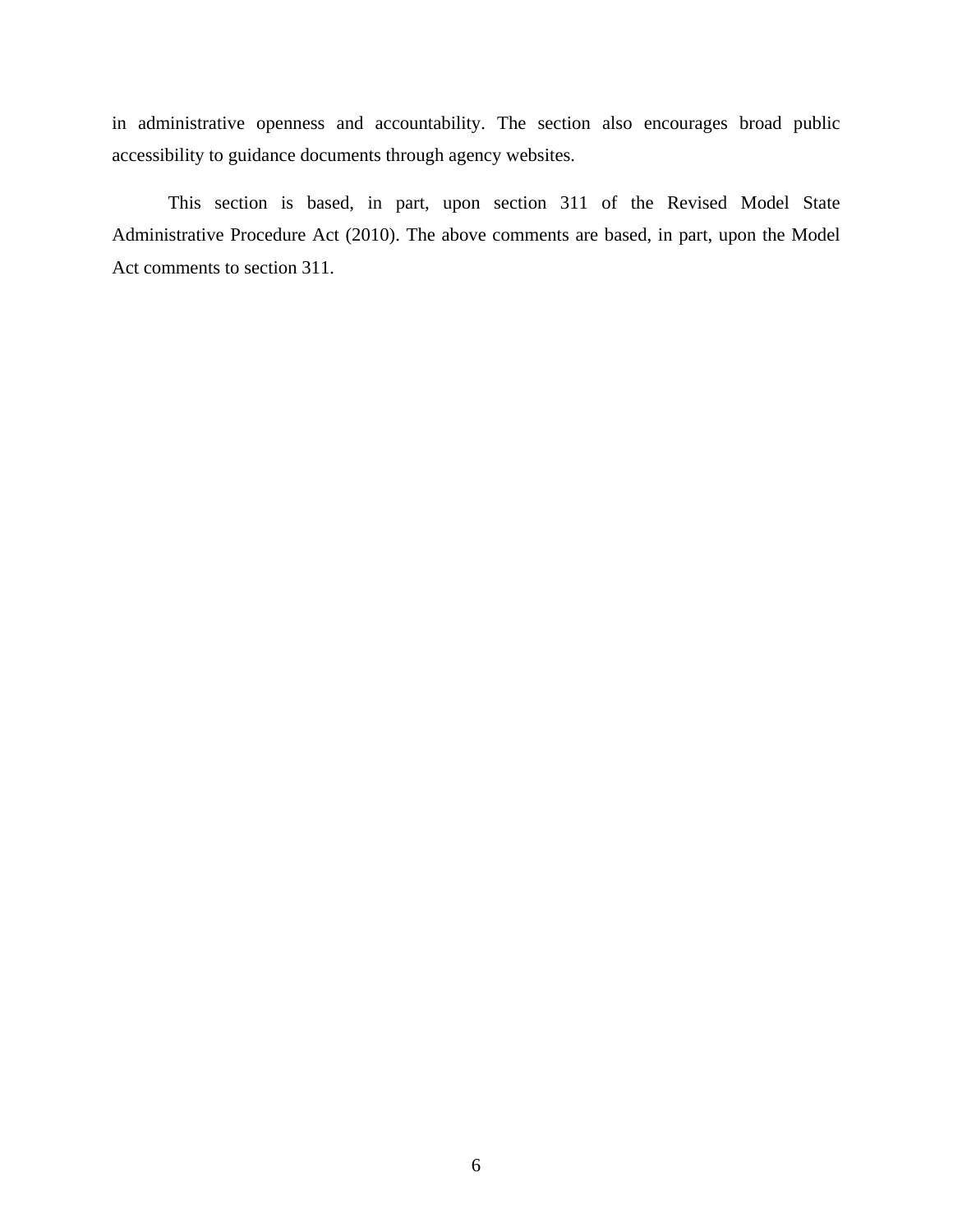K.S.A. 77-415. Citation of act; general provisions; definitions.

(a) K.S.A. 77-415 through 77-437, and amendments thereto, shall be known and may be cited as the Kansas rules and regulations filing act.

(1) Unless otherwise provided by statute or constitutional provision each rule and regulation issued or adopted by a state agency must comply with the requirements of the Kansas rules and regulations filing act. Except as provided in this section, any standard, requirement or other policy of general application may be given binding legal effect only if it has complied with the requirements of the Kansas rules and regulations filing act.

(2) Notwithstanding the provisions of this section:

(A) An agency may bind parties, establish policies, and interpret statutes or regulations by order in an adjudication pursuant to procedures provided by law; provided, however, that no non-party to an adjudication may be adversely affected by an order unless the order is readily available to the public.

(B) Statements of agency policy directed to agency personnel relating to the performance of their duties or the internal management or organization of the agency may be treated as binding within the agency, but such statements may not be relied on to bind the general public.

(C) Agencies may provide forms, the content or substantive requirements of which are prescribed by rule and regulation or statute; provided, however, that no form may give rise to any legal rights or duties or be treated as authority for any standard, requirement or policy reflected therein.

(D) Agencies may provide guidance or information to the public describing agency policies or statutory or regulatory requirements; provided, however, that no guidance or information may give rise to any legal rights or duties or be treated as authority for any standard, requirement or policy reflected therein.

(E) Policies relating to the curriculum of public educational institutions or to the administration, conduct, discipline, or graduation of students from such institutions, as well as parking and traffic regulations of state educational institutions under the control and supervision of the state board of regents shall not be subject to the Kansas rules and regulations filing act.

(F) Rules and regulations relating to the emergency or security procedures of a correctional institution, as defined in subsection (d) of K.S.A. 75-5202, and amendments thereto, and orders issued by the secretary of corrections or wardens of correctional institutions under K.S.A. 75-5256, and amendments thereto, shall not be subject to the Kansas rules and regulations filing act.

(G) When a statute authorizing an agency to issue rules and regulations or take other action specifies the procedures for doing so, those procedures shall apply instead of the procedures in the Kansas rules and regulations filing act.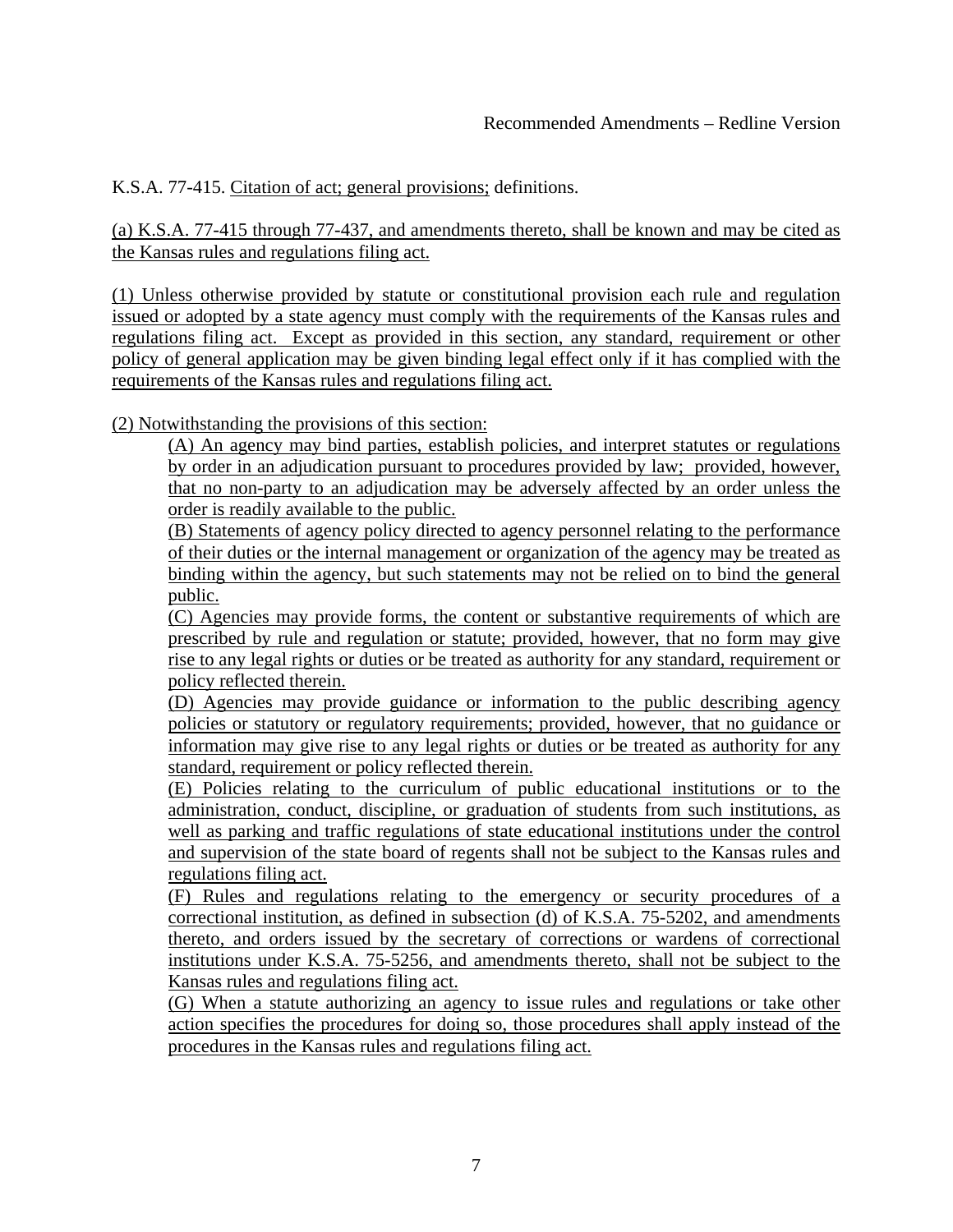(b) As used in K.S.A. 77-415 through 77-437, and amendments thereto the Kansas rules and regulations filing act, unless the context clearly requires otherwise:

 $(a)$  (1) "Board" means the state rules and regulations board established under the provisions of K.S.A. 77-423, and amendments thereto.

(b) (2) ''Environmental rule and regulation'' means:

 $(1)$   $(A)$  A rule and regulation adopted by the secretary of agriculture, the secretary of health and environment or the state corporation commission, which has as a primary purpose the protection of the environment; or

 $(2)$  (B) a rule and regulation adopted by the secretary of wildlife and parks concerning threatened or endangered species of wildlife as defined in K.S.A. 32-958, and amendments thereto.

(c) (3) ''Person'' means a person, individual, firm, association, organization, partnership, business trust, corporation,  $\Theta$  company, or any other legal or commercial entity.

(d) (1) (4) ''Rule and regulation,'' "rule," and "regulation" mean a standard, requirement or other policy of general application, including amendments or revocations thereof, issued or adopted by a state agency to implement or interpret legislation, that has the force and effect of law. and words of like effect mean a standard, statement of policy or general order, including amendments or revocations thereof, of general application and having the effect of law, issued or adopted by a state agency to implement or interpret legislation enforced or administered by such state agency or to govern the organization or procedure of such state agency. Every rule and regulation adopted by a state agency to govern its enforcement or administration of legislation shall be adopted by the state agency and filed as a rule and regulation as provided in this act. The fact that a statement of policy or an interpretation of a statute is made in the decision of a case or in a state agency decision upon or disposition of a particular matter as applied to a specific set of facts does not render the same a rule and regulation within the meaning of the foregoing definition, nor shall it constitute specific adoption thereof by the state agency so as to be required to be filed.

(2) A rule and regulation as herein defined shall not include any rule and regulation which:

(A) Relates to the internal management or organization of the agency and does not affect private rights or interest;

(B) is an order directed to specifically named persons or to a group which does not constitute a general class and the order is served on the person or persons to whom it is directed by appropriate means. The fact that the named person serves a group of unnamed persons who will be affected does not make such an order a rule and regulation;

(C) relates to the use of highways and is made known to the public by means of signs or signals; (D) relates to the construction and maintenance of highways or bridges or the laying out or relocation of a highway other than bidding procedures or the management and regulation of rest areas;

(E) relates to the curriculum of public educational institutions or to the administration, conduct, discipline, or graduation of students from such institutions or relates to parking and traffic regulations of state educational institutions under the control and supervision of the state board of regents;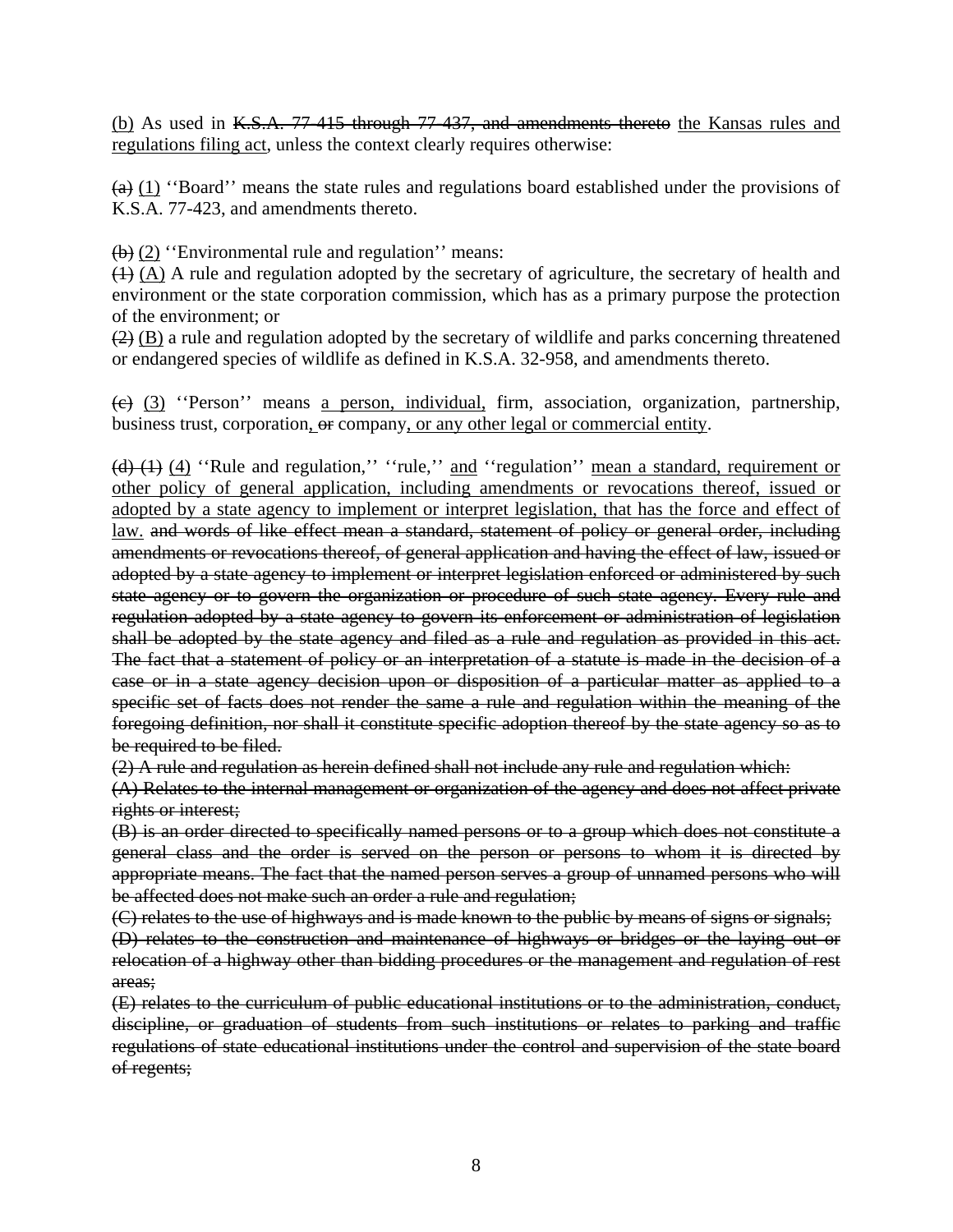(F) relates to the emergency or security procedures of a correctional institution, as defined in subsection (d) of K.S.A. 75-5202, and amendments thereto;

(G) relates to the use of facilities by public libraries;

(H) relates to military or naval affairs other than the use of armories;

(I) relates to the form and content of reports, records or accounts of state, county or municipal officers, institutions, or agencies;

(J) relates to expenditures by state agencies for the purchase of materials, equipment, or supplies by or for state agencies, or for the printing or duplicating of materials for state agencies;

(K) establishes personnel standards, job classifications, or job ranges for state employees who are in the classified civil service;

(L) fixes or approves rates, prices, or charges, or rates, joint rates, fares, tolls, charges, rules, regulations, classifications or schedules of common carriers or public utilities subject to the jurisdiction of the state corporation commission, except when a statute specifically requires the same to be fixed by rule and regulation;

(M) determines the valuation of securities held by insurance companies;

(N) is a statistical plan relating to the administration of rate regulation laws applicable to casualty insurance or to fire and allied lines insurance;

(O) is a form, the content or substantive requirements of which are prescribed by rule and regulation or statute;

(P) is a pamphlet or other explanatory material not intended or designed as interpretation of legislation enforced or adopted by a state agency but is merely informational in nature;

(Q) establishes seasons and fixes bag, creel, possession, size or length limits for the taking or possession of wildlife, if such seasons and limits are made known to the public by other means; or

(R) establishes records retention and disposition schedules for any or

all state agencies.

 $\leftrightarrow$  (5) "Rulemaking" shall have the meaning ascribed to it in K.S.A. 77-602, and amendments thereto.

(f) (6) ''Small employer'' means any person, firm, corporation, partnership or association that employs not more than 50 employees, the majority of whom are employed within this state.

 $\overline{(g)}$  (7) "State agency" means any officer, department, bureau, division, board, authority, agency, commission or institution of this state, except the judicial and legislative branches, which is authorized by law to promulgate rules and regulations concerning the administration, enforcement or interpretation of any law of this state.

K.S.A. 77-421a. Procedure for adoption of rules and regulations not subject to 77-415 et seq.; exception.

Whenever any officer, department, bureau, division, board, authority, agency, commission or institution of this state, except the judicial and the legislative branches, is authorized by law to promulgate rules and regulations concerning the administration, enforcement or interpretation of any law of this state, and such rules and regulations are exempt from the requirements of K.S.A. 77-415 *et seq.,* and amendments thereto, by virtue of the definition of ''rule or regulation'' in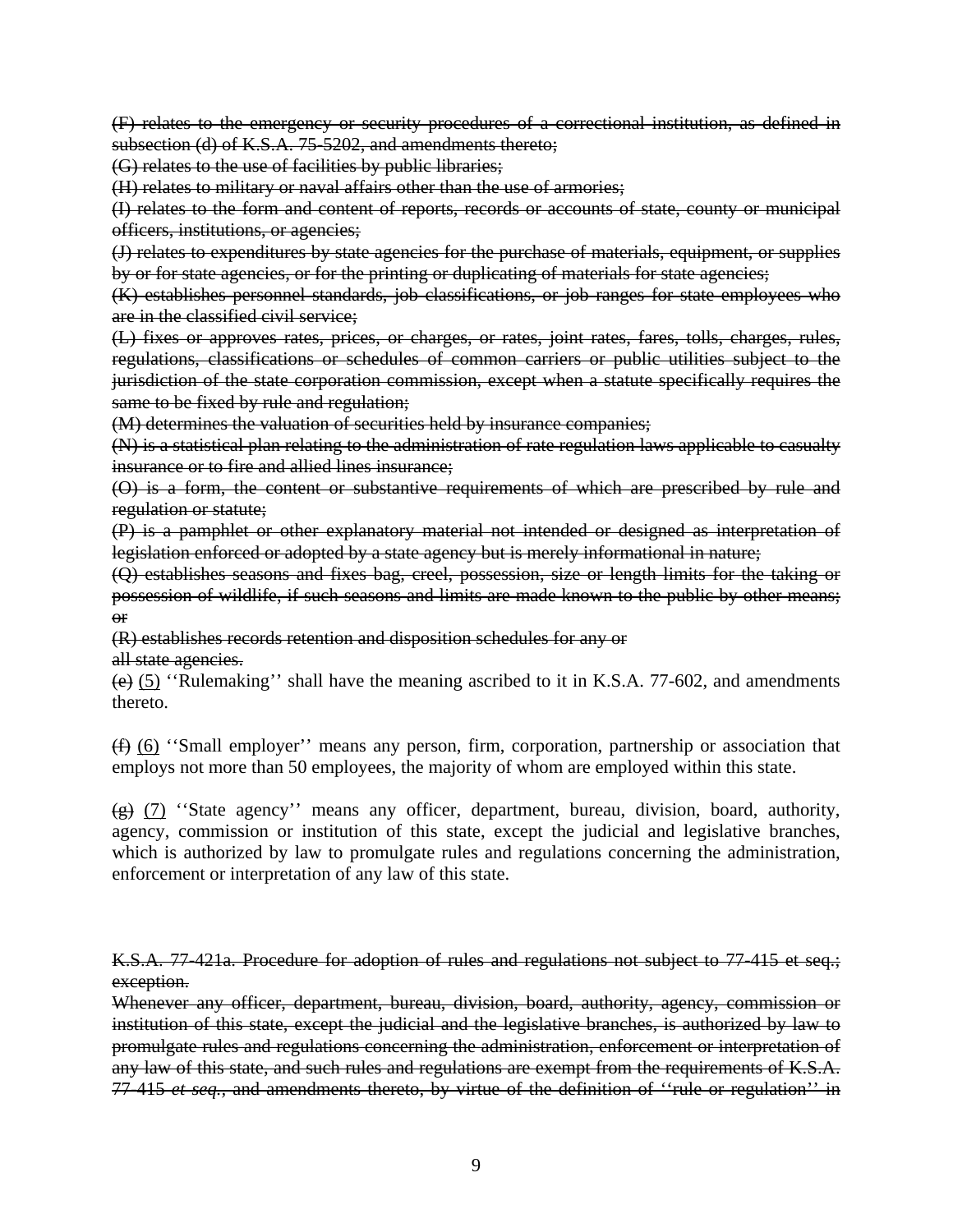subsection (e) of K.S.A. 77-415*,* and amendments thereto, such rules and regulations shall be adopted in the manner prescribed by K.S.A. 77-421*,* and amendments thereto*,* after notice has been given and a hearing held in the manner prescribed by K.S.A. 77-421*,* and amendments thereto. This section shall not apply to orders issued by directors of correctional institutions under K.S.A. 75-5256, and amendments thereto.

77-438. Citation of act. K.S.A. 77-415 to 77-437, inclusive, and acts amendatory thereof or supplemental thereto shall be known and may be cited as the rules and regulations filing act.